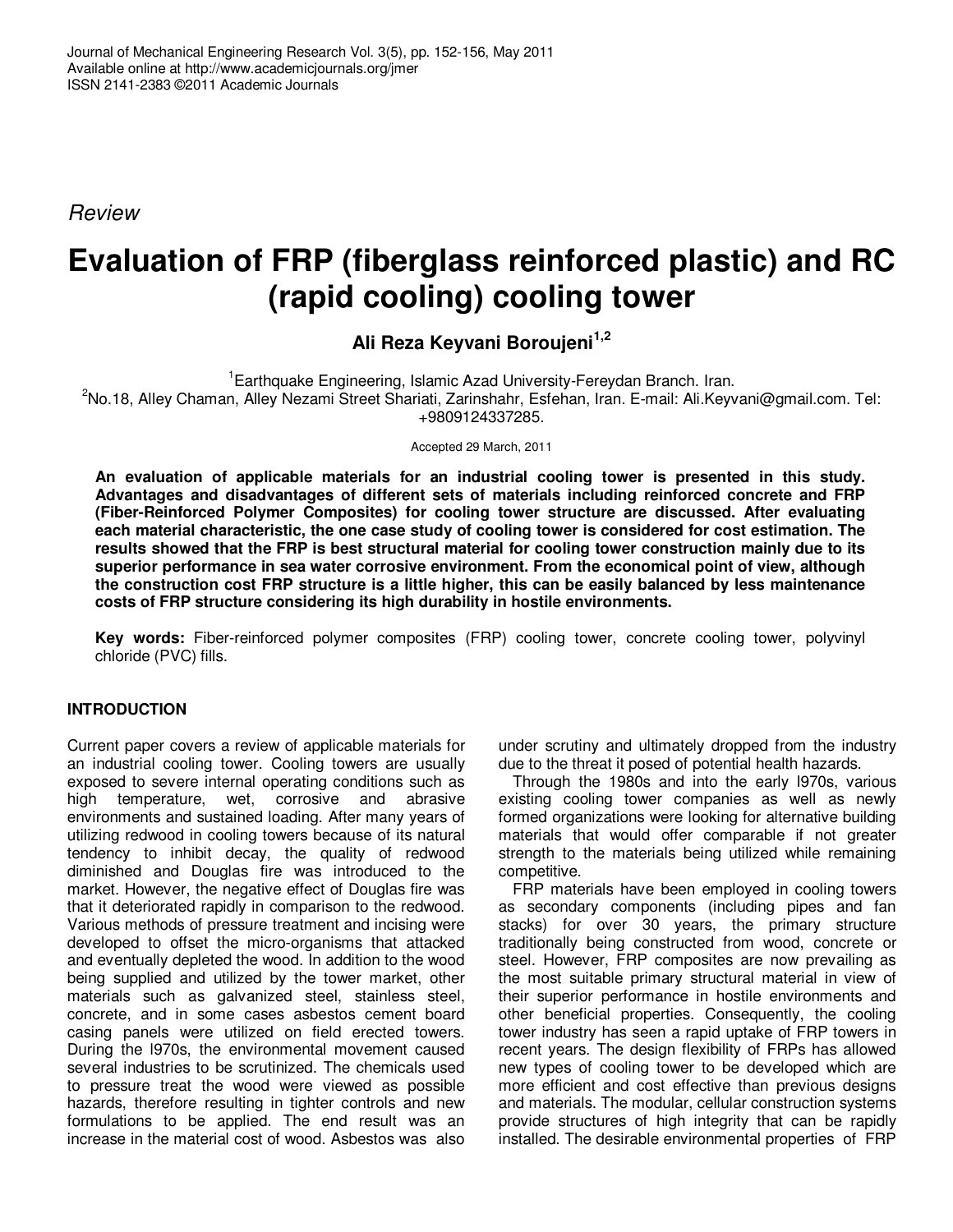

**Figure 1.** Section of cooling tower

materials also help the structures meet the increasingly stringent legislation imposed on them.<br>In order to recognize the

advantages and disadvantages of different applicable materials as cooling tower structural members, a brief review of these sets of materials are presented subsequently. The configuration of cooling tower is shown in Figure 1.

## **REINFORCED CONCRETE COOLING TOWERS**

The complete structure including exterior walls, fan deck, partitions and windscreen are designed in order to be executed in reinforced concrete material with all the specific requirements of this particular application. The fill consists of modules designed with vertical flutes, 20 mm

opening, for optimum cooling and minimum fouling characteristics. The fill comprises of vacuum formed PVC (polyvinyl chloride) sheets, bonded to form modules 500 mm high by 500 mm wide with a nominal length of 2000 mm. Fill is supported from below by tower structural beams and covers the entire internal plan area of the tower. Hot water is introduced to the tower through ground headers, valves and risers provided by others. Tower headers have one outside flanged connection per cell. The main header consists of a concrete flume. PVC distribution pipes are fitted into the flume and uniformly cover the plan area of the tower; these pipes are securely fitted with spray nozzles. The main header consists of concrete flume. The fan consists of multiple, manuallyadjustable blades attached to a steel hub. The fan deck is accessed by a caged ladder and/or concrete stairway.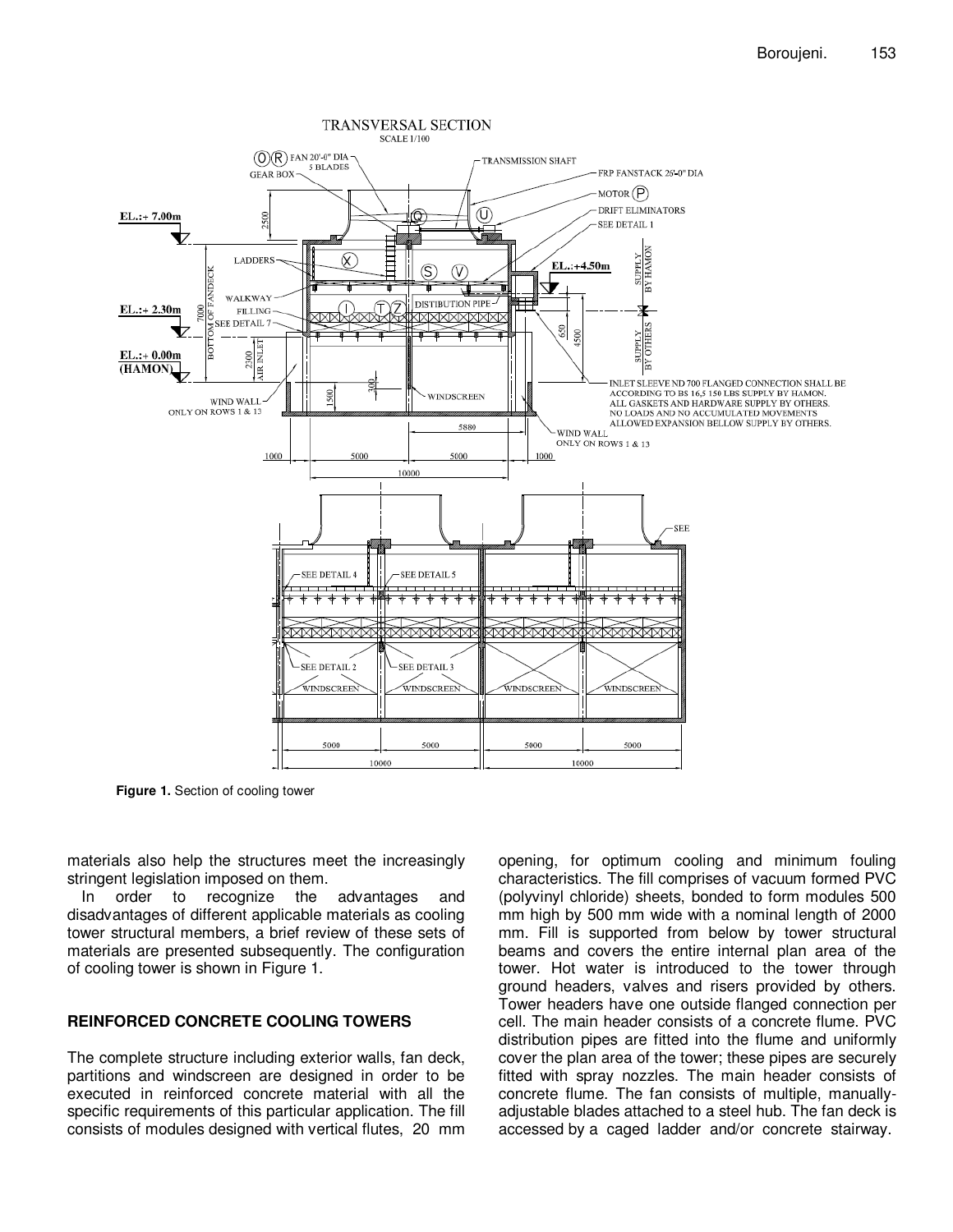Hand railing is provided around the perimeter of the fan deck. Access to the inside of the tower is through a lockable hatch in the fan deck, with a ladder leading down to the drift eliminator level for inspection of the cooling tower internals. From there, removable FRP grating allows access to the whole plan area and to a second ladder leading up to the gear reducer. The fan stacks, as standard, are constructed of heavy, ribbed fiberglass panels bolted together.

## **FRP COOLING TOWERS**

FRP materials have many key properties which make them suitable for use in cooling tower applications. Their inherent corrosion, moisture and temperature resistance significantly increases the durability and service life of the structure, as well as reducing the need for maintenance. FRP structures also exhibit superior dynamic response to high wind loads in comparison with conventional structural materials. Maximizing the glass volume not only enhances the material strength and stiffness properties, but reduces creep and hydrothermal effects due to the lower resin content. FRP parts offer more flexibility of shape than steel or timber. Components can therefore be manufactured with features that enable rapid connection and modular construction, minimizing the material content whilst providing the required buckling strength. The modular design methods associated with FRP structures are quicker and easier. A standard range of field erected towers can be formulated efficiently from the initial design. Suitable limit-state design methods account for the variability of all the material parameters allowing production of safe but efficient designs.

Although comparable to conventional tower structure materials in initial cost, FRP materials offer significance through life cost savings. They have longer service lives, lower replacement frequency and require little maintenance. The lower replacement frequency also reduces the significant process downtime costs associated with structure replacement. Less raw material use in the overall structure brings associated cost savings and gains are made from the rapid installation, which is much less labor intensive due to the lightweight components. Transportation costs are also reduced as less, lighter weight material is required.

FRP is preferable to wood in instances where environmental issues are a factor since it contains no preservatives that could leach into the water being cooled. FRP materials can aid compliance to legislation regarding discharge to rivers. Greater cooling capacity means that the water released can closely approximate the temperature of the river as stipulated in regulations. It has also been proved that composite tower structures offer reduced noise emission due to their preferable dynamic behavior. It is worth-mentioning that the acceptance of pultruded FRP towers has become so

widespread that it is estimated over 70% of new and replacement field erected towers in the USA are specified with pultruded FRP structures. Pultruded FRP cooling towers are in service today in numerous applications.

Type II, III, IV pultruded shapes are acceptable with a synthetic polyester fibre-surfacing veil with a minimum effective thickness of 10.0 ml minimum to provide long term UV (ultraviolet) protection.

Grade 1 or grade 3 resins are acceptable for the structure with a flame spread rating of 25 or less per ASTM E84 flame spread test (CTI STD 137, 94). The resin must be high quality and chemical resistant. The resin shall be an isothalic polyester, vinyl ester or urethane type resin system.

The glass reinforcing may be continuous roving, continuous strand mats; woven or non-woven fabric, unidirectional fabric or a combination of these. The reinforcing shall be made from type C or type E glass fibers.

Additives to the resin mix may be used to improve performance characteristics of the final composite. Typical additives are UV inhibitors, antimony trioxide as an improved flame retardant and a minor percentage of fillers. Any mold release that is used must not reduce the long-term strength of any epoxy joint that may be used in the tower structure.

In general, advantages and disadvantages of the FRP materials can be noted as follows:

Advantages:

- 1. High specific strength.
- 2. Good in-plane mechanical properties.
- 3. High fatigue and environmental resistance.
- 4. Adjustable mechanical properties.
- 5. Lightweight.
- 6. Quick assembly/ erection.
- 7. Low maintenance cost.
- 8. Highly cost-effective.

#### Disadvantages:

- 1. Lightweight (problematic in wind resistant design).
- 2. Brittle.
- 3. High initial costs.

4. Low to moderate application temperature (-20 up to 80°C).

5. Low fire resistance (sometimes with unhealthy gases).

Most structural profiles are produced in conventional profile shapes similar to metallic materials. Being somehow similar in geometry and properties, however no standard geometry, mechanical and physical properties are used by all manufacturers.

A variety of continuous and woven reinforcement types are commonly used in fiberglass pultrusions. The four major types are E-Glass, S-Glass, Aramid, and Carbon.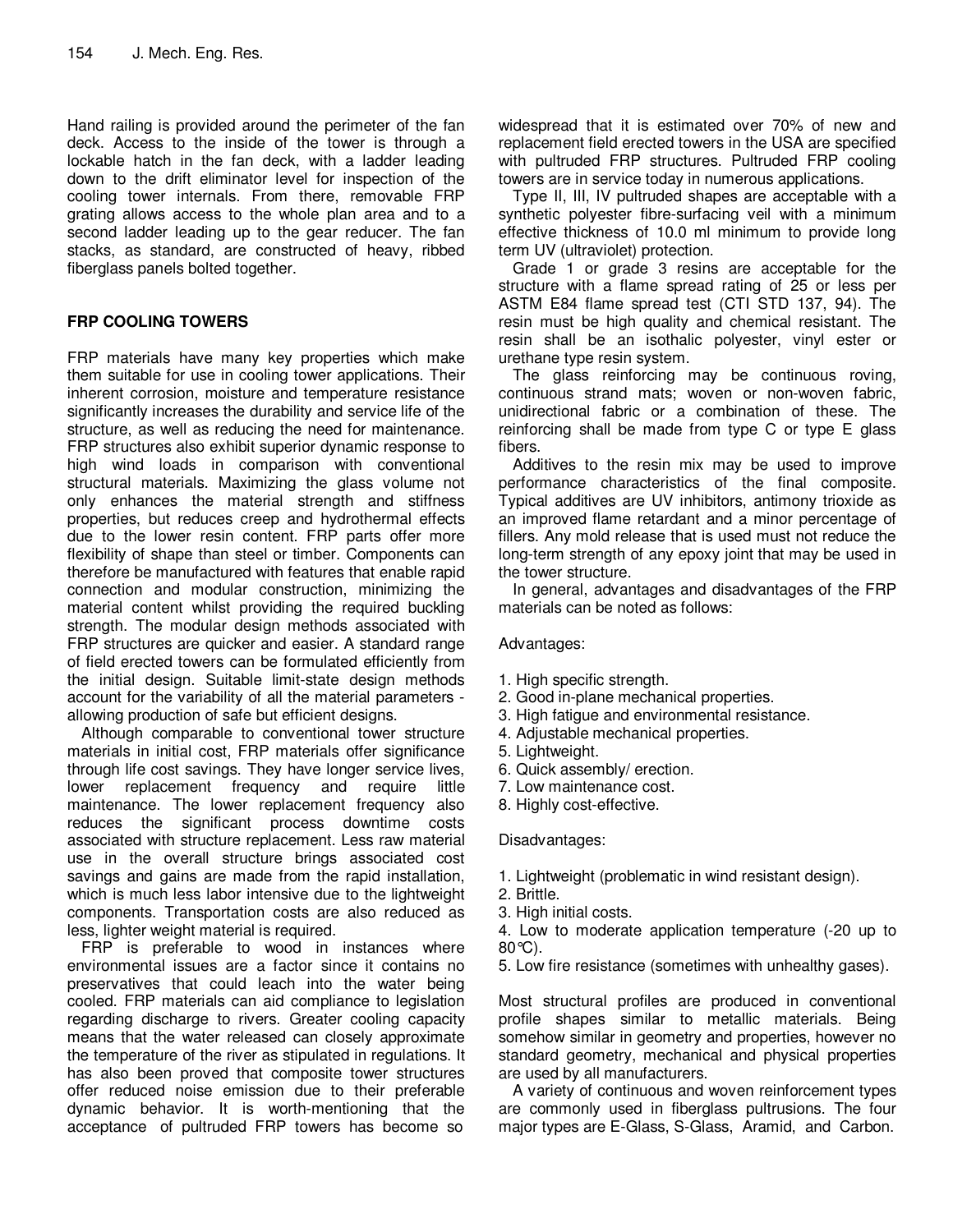**Table 1.** Typical properties of fibers used in pultruded structural profiles.

| <b>Property</b>                | E-Glass | <b>S-Glass</b> | Aramid  | Carbon            |
|--------------------------------|---------|----------------|---------|-------------------|
| Density (lbs/in <sup>3</sup> ) | 0.094   | 0.090          | 0.053   | 0.064             |
| Tensile strength (psi)         | 500,000 | 665,000        | 400,000 | 275,000 - 450,000 |
| Tensile modulus (106 psi)      | 10.5    | 9.0            | 9.0     | 33-35             |
| Elongation to break (%)        | 4.8     | 2.3            | 2.3     | $0.6 - 1.2$       |

**Table 2.** Typical properties of resins used in structural pultrusions.

| <b>Property</b>                  | <b>Polyester</b> | Vinylester | Epoxy  |
|----------------------------------|------------------|------------|--------|
| Tensile strength (psi)           | 11,200           | 11,800     | 11,000 |
| Elongation (%)                   | 4.5              | 5.0        | 6.3    |
| Flexural strength (psi)          | 17,800           | 20,000     | 16,700 |
| Flexural modulus (106 psi)       | 0.43             | 0.54       | 0.47   |
| Heat distortion temperature (°F) | 160              | 220        | 330    |
| Short beam shear (psi)           | 4,500            | 5,500      | 8,000  |

The most commonly used reinforcement is E-Glass. Other reinforcements are more costly, and therefore are used more sparingly in construction. Table 1 provides some physical properties of the four reinforcing fibers CTI (CTI STD 137, 94).

FRPs are produced usually by pultrusion method. There are two types of reinforcing fibers in FRP materials called continuous strand mat and continuous strand roving

#### **Continuous strand mat**

Long glass fibers intertwined and bound with a small amount of resin, called a binder. Continuous strand mat provides the most economical method of obtaining a high degree of transverse or bi-directional strength characteristics. These mats are layered with roving, and this process forms the basic composition found in most pultruded products. The ratio of mat to roving determines the relationship of transverse to longitudinal strength characteristics.

## **Continuous strand roving**

Each strand contains from 800 to 4,000 fiber filaments. Many strands are used in each pultursion profile. This roving provides the high longitudinal strength of the pultruded product. The amount and location of these "rovings" can, and does alter the performance of the product. Roving also provides the tensile strength needed to pull the other reinforcements through the manufacturing die. Since pultrusion is a low-pressure process, fiberglass reinforcements normally appear close to the surface of the product. This can affect appearance, corrosion resistance or handling of the products. Surface veils can be added to the laminate construction, and when used, displaces the reinforcement from the surface of the profile, creating a resin-rich surface. The two most commonly used veils are E-Glass and polyester. Resin formulations typically consist of polyesters, vinyl esters, and epoxies, and are either fire retardant or non-fire retardant.

Resins are another important component of FRP materials. Polyesters and vinyl esters are the two primary resins used in the pultrusion process. Epoxy resins are typically used with carbon fiber reinforcements in applications where higher strength and stiffness characteristics are required. Epoxies can also be used with E-glass for improved physical properties. Typical physical properties of resins used in pultruded structural shapes are given in Table 2.

Various fillers are also used in the pultrusion process. Aluminum silicate (kaolin clay) is used for improved chemical resistance, opacity, good surface finish and improved insulation properties. Calcium carbonate offers improved surfaces, whiteness, opacity and general lowering of costs. Alumina trihydrate and antimony trioxide are used for fire retardancy. Alumina trihydrate can also be used to improve insulation properties. Resin formulations in a pultruded fiberglass structural shape can be altered to achieve special characteristics as dictated by the environment in which the shape is intended for use.

## **FRP CASE STUDIES**

A case study design of FRP cooling tower is considered